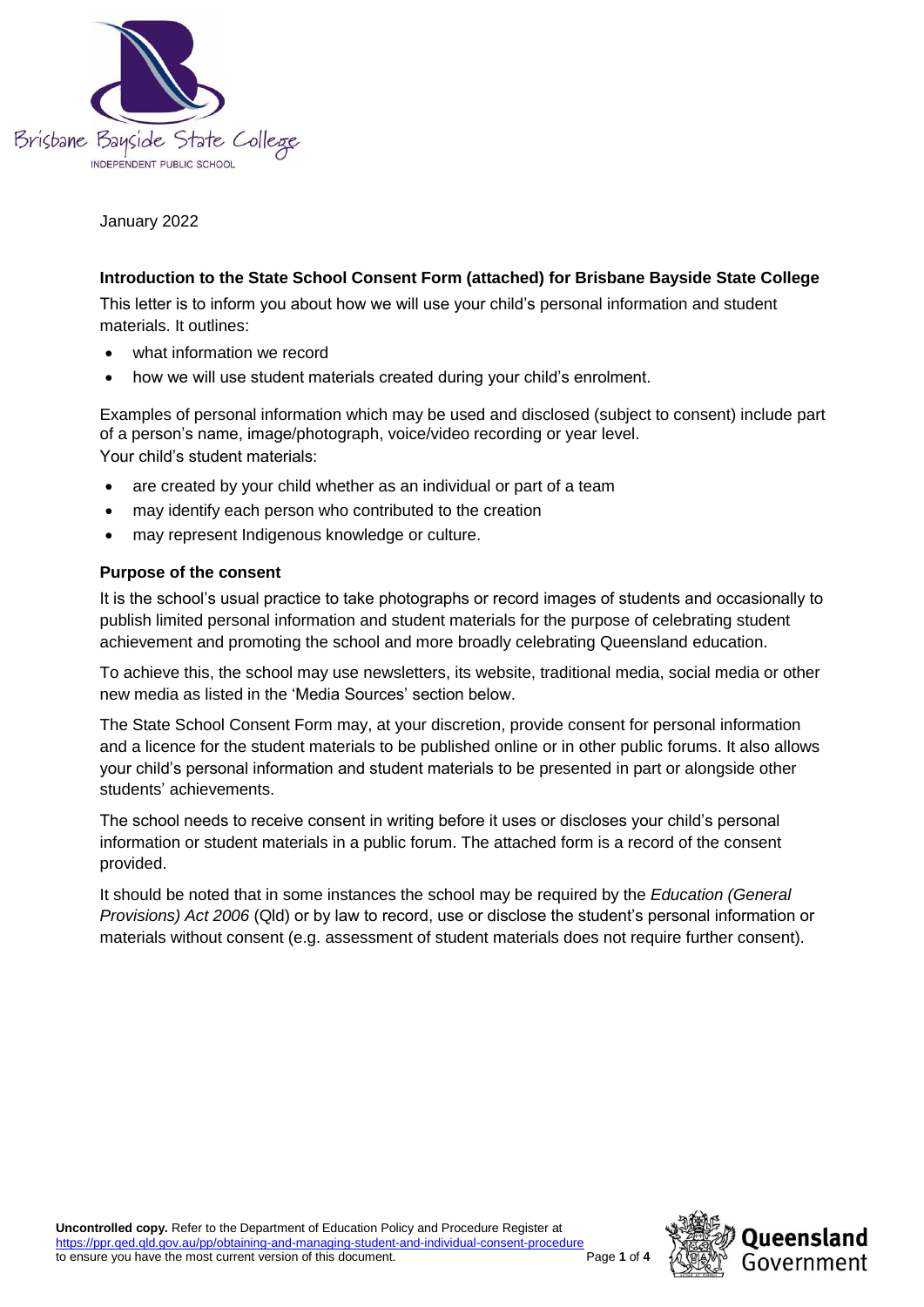## **Voluntary**

There will not be any negative repercussions for not completing the State School Consent Form or for giving limited consent. All students will continue to receive their education regardless of whether consent is given or not.

## **Consent may be limited or withdrawn**

Consent may be limited or withdrawn at any time by you.

If you wish to limit or withdraw consent please notify the school in writing (by email or letter). The school will confirm the receipt of your request via email if you provide an email address.

If in doubt, the school may treat a notice to limit consent as a comprehensive withdrawal of consent until the limit is clarified to the school's satisfaction.

Due to the nature of the internet and social media (which distributes and copies information), it may not be possible for all copies of information (including images of student materials) once published by consent, to be deleted or restricted from use.

The school may take down content that is under its direct control, however, published information and materials cannot be deleted and the school is under no obligation to communicate changes to consent with other entities/ third parties.

## **Media sources used**

Following is a list of online and social media websites and traditional media sources where the school may publish your child's personal information or student materials subject to your consent.

- School website: https://brisbanebaysidesc.eq.edu.au/
- Facebook: https://www.facebook.com/BrisbaneBaysideStateCollege/
- YouTube: https://www.youtube.com/channel/UCkdUH2TJn2nRhURcbGpYXbg
- Instagram:
- Twitter:
- LinkedIn:
- Other:
- Local newspaper
- School newsletter
- Traditional and online media, printed materials, digital platforms' promotional materials, presentations and displays.

The State School Consent Form does not extend to P&C run social media accounts or activities, or external organisations.

## **Duration**

The consent applies for the period of enrolment or another period as stated in the State School Consent Form, or until you decide to limit or withdraw your consent.

During the school year there may be circumstances where the school or Department of Education may seek additional consent.

## **Who to contact**

To return a consent, express a limited consent or withdraw consent please contact Mr Jeff Barnett, College Principal, 07 3893 5333 or admin@brisbanebaysidesc.eq.edu.au.

Any Deputy Principal should be contacted if you have any questions regarding consent.

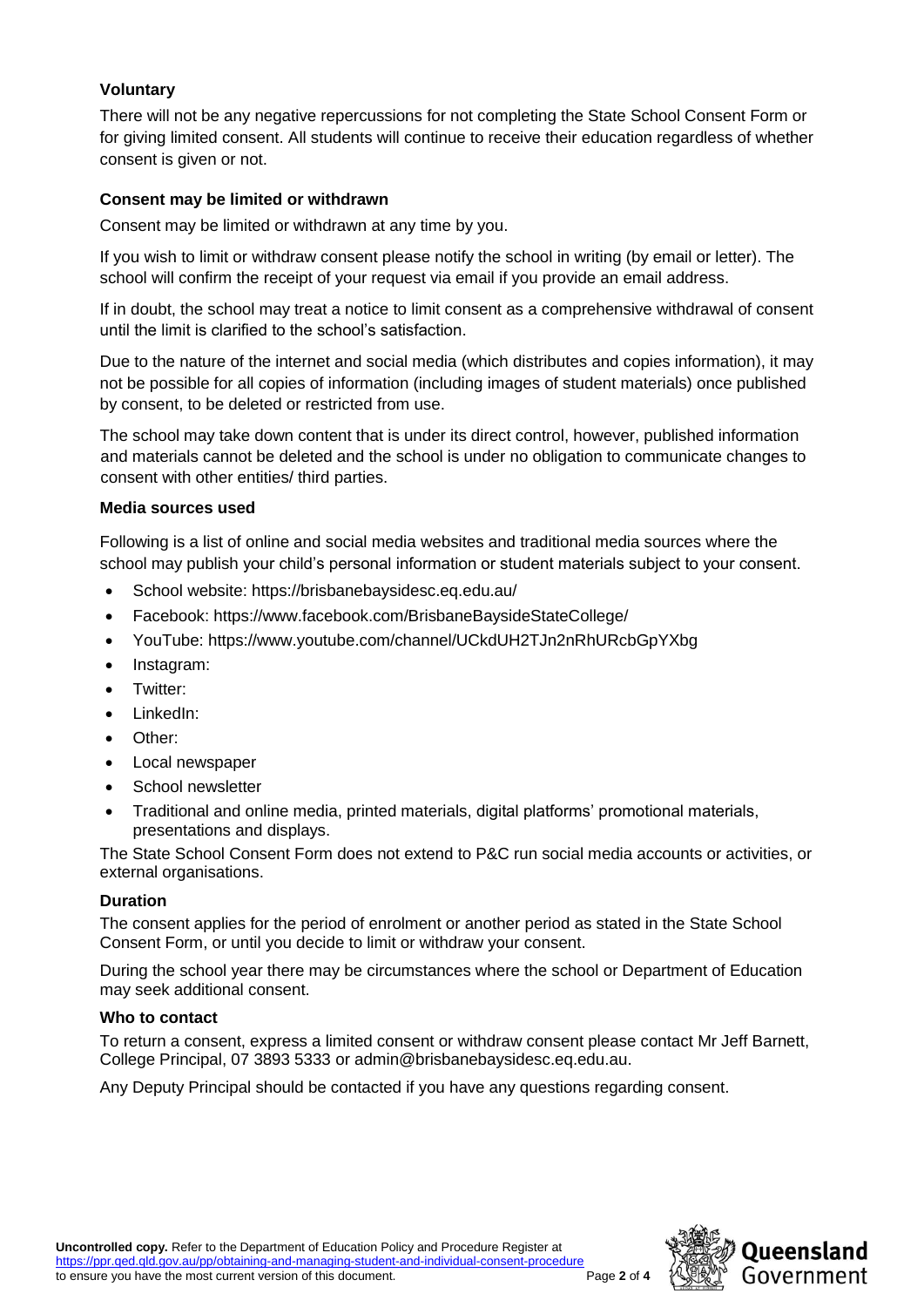

# **State School Consent Form**

# *IDENTIFY THE PERSON TO WHOM THE CONSENT RELATES*

- **Parent/carer to complete**
- **Mature/independent students may complete on their own behalf** (if under 18 a witness is required).
- (a) Full name of individual: ..........................................................................................................................
- (b) Date of birth: ........................................................
- (c) Name of school: …………………………………………………………………..
- (d) Name to be used in association with the person's personal information and materials\* (please select):

Full Name First Name No Name Other Name ............................................................

*\* Please note, if no selection is made, only the Individual's first name will be used by the school. However, the school may choose not to use a student's name at its discretion.*

*\*\* For school photos Full Name will be used unless a limitation is given in Section 5 below.*

## *PERSONAL INFORMATION AND MATERIALS COVERED BY THIS CONSENT FORM*

- (a) **Personal information** that may identify the person in section 1:
	- ▶ Name (as indicated in section 1) ▶ Image/photograph ▶ School name
	- ▶ Recording (voices and/or video) ▶ Year level
- (b) **Materials** created by the person in section 1:
	- ▶ Sound recording ▶ Artistic work ▶ Written work ▶ Video or image
	- ▶ Software ▶ Music score ▶ Dramatic work

## *APPROVED PURPOSE*

If consent is given in section 6 of the form:

- The personal information and materials (as detailed in section 2) may be recorded, used and/or disclosed (published) by the school, the Department of Education (DoE) and the Queensland Government for the following purposes:
	- Any activities engaged in during the ordinary course of the provision of education (including assessment), or other purposes associated with the operation and management of the school or DoE including to publicly celebrate success, advertising, public relations, marketing, promotional materials, presentations, competitions and displays.
	- Promoting the success of the person in section 1, including their academic, sporting or cultural achievements.
	- Any other activities identified in section 4(b) below.
- The personal information and materials (as detailed in section 2) may be disclosed (published) for the above purposes in the following:
	- the school's newsletter and/or website;
	- social media accounts, other internet sites, traditional media and other sources identified in the 'Media Sources' section of the explanatory letter (attached);
	- vear books/annuals and school photographs;
	- promotional/advertising materials; and
	- presentations and displays.

## *TIMEFRAME FOR CONSENT*

#### **School representative to complete.**

- (a) Timeframe of consent: duration of enrolment.
- (b) Further identified activities not listed in the form and letter for the above timeframe: Student ID Cards

## *LIMITATION OF CONSENT*

The Individual and/or parent wishes to limit consent in the following way:

**Uncontrolled copy.** Refer to the Department of Education Policy and Procedure Register at <https://ppr.qed.qld.gov.au/pp/obtaining-and-managing-student-and-individual-consent-procedure> to ensure you have the most current version of this document. Page **3** of **4**